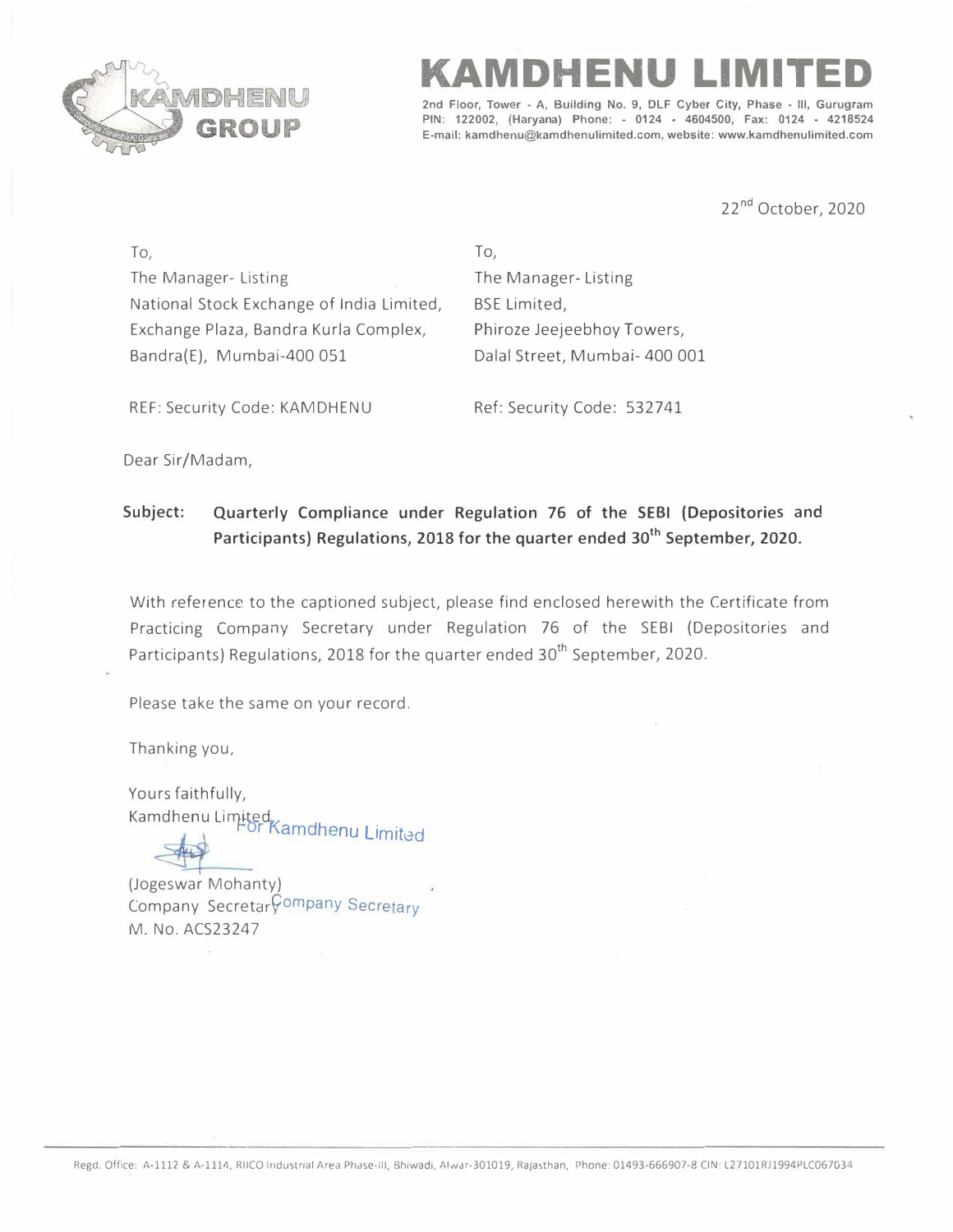

**COMPANY SECRETARIES** 

To The Board of Directors Kamdhenu Limited A-1112 & A-1114, RIICO Industrial Area Phase-III Bhiwadi Alwar Rajeshan- 301019

## RECONCILIATION OF SHARE CAPITAL AUDIT REPORT

[pursuant to Circular No. D&CC/FITTC/CIR-16/2002 dated December 31, 2002] & Regulation 76 of SEBI (Depositories & Participants) Regulations, 2018.

We have examined the registers, records and documents of Kamdhenu Limited for the quarter ended on 30th September, 2020 as maintained by M/s Kfin Technologies Private Limited (Formerly known as Karvy Fintech Private Limited), the Registrar/Share Transfer Agents of the Company. In our opinion and to the best of our knowledge and according to the information and explanation given to us and as shown by the records examined by us, we hereby submit our reconciliation of share capital audit report for the aforesaid quarter as under:

| $\mathbf{1}$             | For Quarter Ended:                                                          | 30.09.2020                                                       |                                                  |  |  |  |
|--------------------------|-----------------------------------------------------------------------------|------------------------------------------------------------------|--------------------------------------------------|--|--|--|
| $\overline{2}$           | ISIN:                                                                       | INE 390H01012                                                    |                                                  |  |  |  |
| $\overline{\mathcal{E}}$ | Face Value:                                                                 | Rs. 10/-each                                                     |                                                  |  |  |  |
|                          |                                                                             | Kamdhenu Limited                                                 |                                                  |  |  |  |
| $\overline{a}$           | Name of the Company:                                                        |                                                                  |                                                  |  |  |  |
| 5                        | Registered Office Address:                                                  | Bhiwadi Alwar                                                    | A-1112 & A-1114, RIICO Industrial Area Phase-III |  |  |  |
|                          |                                                                             | Rajeshan- 301019                                                 |                                                  |  |  |  |
| 6                        | Correspondence Address:                                                     | DLF Cyber City, Phase III<br>Gurgaon-122002, Haryana             | 2nd Floor, Tower A, Building No. 9               |  |  |  |
| $\overline{ }$           | Telephone & Fax Nos.:                                                       | $(T)$ 0124-4604534<br>(F) 0124-4218524                           |                                                  |  |  |  |
| 8                        | Email address:                                                              | kamdhenu@kamdhenulimited.com                                     |                                                  |  |  |  |
| Q                        | Names of Stock Exchanges where the<br>Company's Securities are listed       | (i) National Stock Exchange of India Limited<br>(ii) BSE Limited |                                                  |  |  |  |
|                          |                                                                             | Number of<br>shares                                              | % of Total Issued<br>Capital                     |  |  |  |
| 10                       | Issued Capital:                                                             | 2,69,35,500                                                      | 100.00                                           |  |  |  |
| 11                       | Listed Capital:                                                             | 2,69,35,500                                                      | 100.00                                           |  |  |  |
| 12                       | Held in dematerialised form in CDSL:                                        | 53,90,433                                                        | 20.01                                            |  |  |  |
| 13                       | Held in dematerialised form in NSDL:                                        | 2,15,38,054                                                      | 79.96                                            |  |  |  |
| 14                       | Physical:                                                                   | 7,013                                                            | 0.03                                             |  |  |  |
| 15                       | Total No. of Shares $(12+13+14)$                                            | 2,69,35,500                                                      | 100.00                                           |  |  |  |
| 16                       | Reasons for difference if any, between<br>$(10811)$ , $(10815)$ , $(11815)$ | NOT APPLICABLE                                                   |                                                  |  |  |  |



11-F, Pocket-IV, Mayur Vihar Phase-I, Delhi-110 091 Phone: 2271 0514, 2271 3708, E-mail: info@cacsindia.com, visit us at : www.cacsindia.com